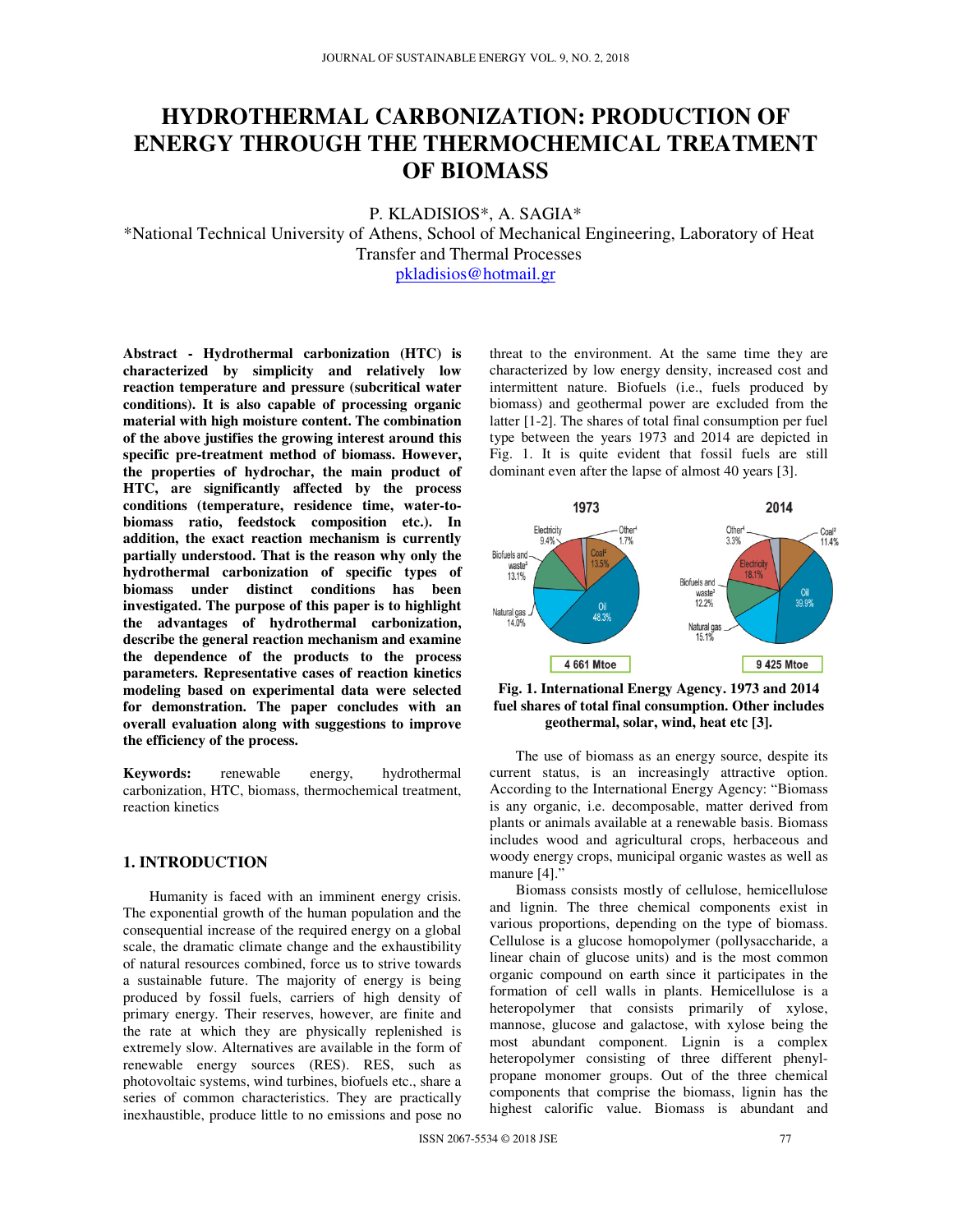generally available at a renewable basis. Biomass feedstock includes a wide variety of organic materials that ranges from specifically cultivated crops and harvested wood products to agricultural and industrial waste. It is the only renewable energy resource that can be converted into any fuel form (solid, liquid or gaseous). In addition, biomass does not contribute to the increase of carbon dioxide  $(CO<sub>2</sub>)$  in the atmosphere. It emits the same amount of carbon that was sequestered through photosynthesis during the plant's growth [5-8].

The use of biomass as a fuel, however, faces a series of challenges. Despite its abundance, it is characterized by low energy density, a fact tantamount to high cost of transportation and storage [9]. High moisture content, hydrophylic behaviour, heterogeneous nature and poor grindability further increase the cost of biomass applications. Therefore, pre-treatment processes need to take place in order to improve the physicochemical properties of the biomass fuel [10-11].

Currently, the conversion of biomass takes place mainly through two process technologies: biochemical and thermochemical [7-8, 12-13].

Biochemical conversion of biomass employs the use of microorganisms and enzymes for the production of liquid or gaseous fuels. The most common biochemical processes are fermentation and anaerobic digestion [12- 14].

Thermochemical processes aim to valorize biomass by converting it into an energy carrier of higher density. They take place under heat and in the presence of a catalyst. As seen in Fig. 2, combustion, gasification, pyrolysis and liquefaction summarize the thermochemical processes used for biomass conversion [8-9, 12-14]. Despite being connected to the production of environmentally detrimental gases, combustion is considered to be the most technologically mature method for the valorization of biomass.



**Fig. 2. Main thermochemical processes of biomass conversion [9].** 

Thermochemical processes, when compared with the biochemical, possess several advantages that affect their potential commercialization greatly. The duration of thermochemical processes is much shorter, spanning from seconds to several hours, while biochemical processes require up to several days. In addition, themochemical processes utilize a wider range of

feedstock including biomass with high moisture content.<br>In the case of biochemical conversion, the In the case of biochemical microorganisms are extremely sensitive to the organic input and the conversion of biomass may even be impossible, depending on the organic input [14]. Finally, thermochemical processes are characterized by higher conversion efficiency [5].

The focus of the present paper is the hydrothermal carbonization (HTC) of biomass. The process, the effect of its conditions on the properties of the resulting hydrochar and the general reaction mechanisms are discussed in the respective sections. The mathematical modeling of selected cases of HTC follows. The paper concludes with a discussion on the results and on possible ways to maximize the efficiency of the process.

# **2. HYDROTHERMAL CARBONIZATION**

#### **2.1. Definitions, conditions and products**

The direct use of biomass as fuel faces many challenges (e.g. low energy density, high moisture content, biological instability etc.). Pre-treatment processes that improve the characteristics of the organic materials in use are necessary. Hydrothermal carbonization (HTC), also known as wet pyrolysis, emulates the natural process of coalification [5-6, 16-17]. Biomass in the presence of water is heated in a closed environment. The process takes place at subcritical water conditions (below  $374$  °C and 22 MPa, usually within 150-250  $^{\circ}$ C and 2-6 Mpa). Usually, the reaction pressure is not controlled. It is autogenous and ideally corresponds to saturated values for a specific reaction temperature. HTC, apart from liquid and gaseous by-products, results in the production of a solid material rich in carbon. The percentage and composition of the end products are directly tied to the process parameters, with reaction temperature, residence time and water-to-biomass ratio being the most significant. With a further increase in temperature, the processes of hydrothermal liquefaction (above  $250$  °C) and hydrothermal gasification (supercritical water conditions) take place, both of which are beyond the scope of the present paper [5-6, 10-11]. The classification of hydrothermal processes of biomass as a function of temperature and pressure is depicted in Fig. 3.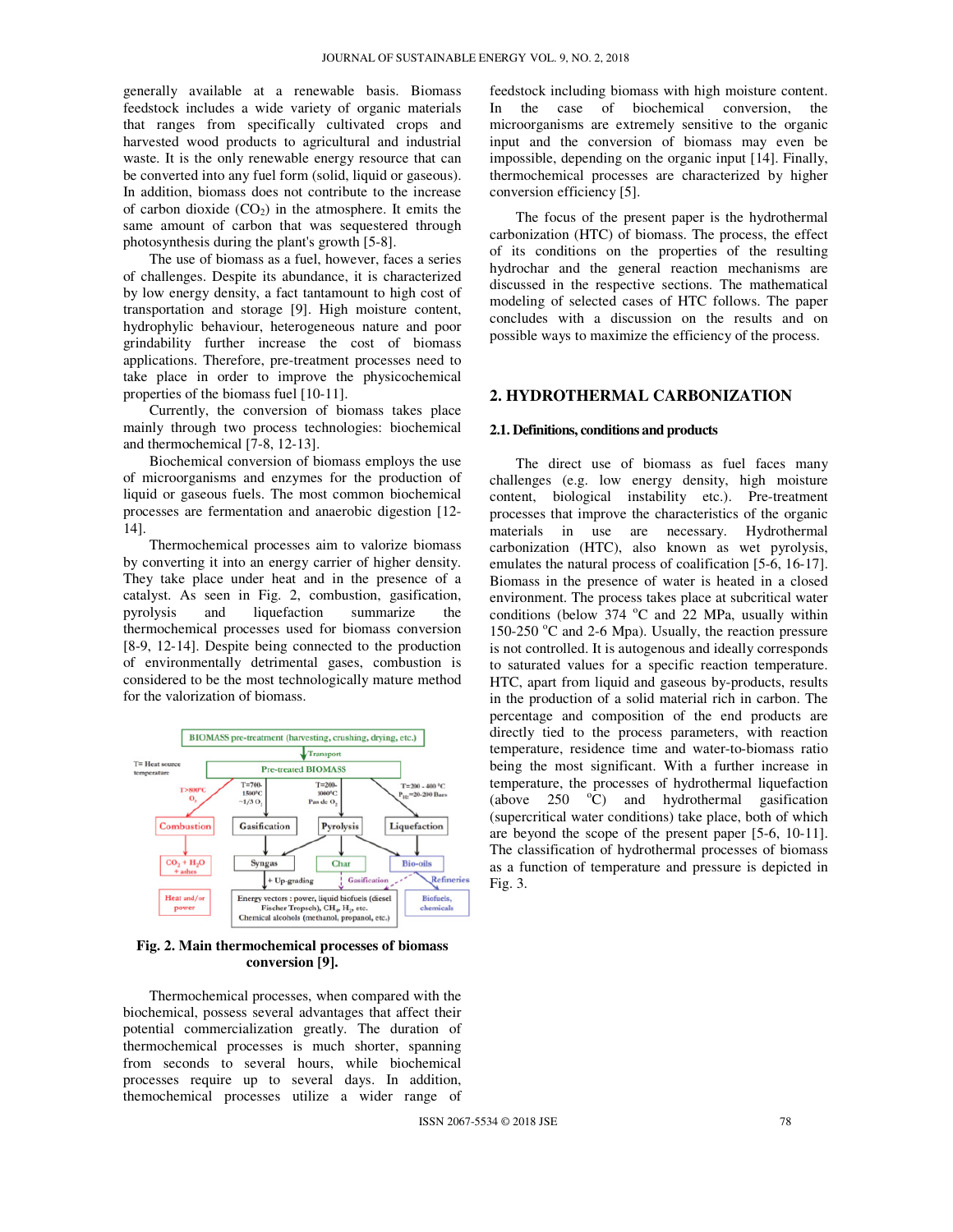

At this junction, the distinction between hydrochar and the common term biochar has to be made. Biochar is the organic charcoal material produced mainly from pyrolysis (thermochemical process of biomass in an oxygen-deprived envinronment) and its main purposes are to be used in carbon sequestration and as soil amendment. Solid products similar to biochar may be achieved by other processes, though they cannot be classified as biochar for reasons specific to the process in question. For instance, the process of liquefaction produces a small yield of solid material that contains high amount of alkali and alkaline earth metals as well as polyaromatic hydrocarbons (PAHs), compounds that are formed in high-temperature reactions. PAHs are extremely toxic pollutants, while the high alkali content is responsible for corrosion, fouling and other adverse effects during combustion [5, 9, 12-13, 18-21].

The solid carbonaceous material, which is the main product of HTC, when compared with unprocessed biomass, displays superior fuel characteristics. Its content is lower in oxygen and higher in carbon. It produces lower emissions of greenhouse gases and displays increased hydrophobicity. Hydrochar, above all, possesses a calorific value comparable to that of lignite. Unlike biochar, which is the product of a dry carbonization process, hydrochar is produced as a solidliquid mixture (slurry) [5, 10, 17, 22-25].

The physicochemical properties of hydrochar in combination with the advantages that HTC offers (simplicity, low cost, solid yield percentage, ability to process wet biomass) render hydrochar a more appealing product [6]. In a recent detailed comparison between biochar and hydrochar, hydrochar was found to be superior in specific ways and HTC was characterized as a highly promising method of treating biomass. However, the interest around hydrothermal carbonization is relatively new and, therefore, extensive research has to take place before any conclusions about the feasibility of the process are to be reached [5].

### **2.2. Definitions, conditions and products**

The hydrothermal carbonization process results in the production of solid, liquid and gaseous outputs with solid hydrochar being the main product. The percentage at which these products are formed and their respective properties are directly linked to the process conditions. It has been generally observed that, by increasing reaction severity, i.e. increasing temperature and/or residence time, the solid products exhibit higher carbon content and, at the same time, lower solid yield [5, 24]. The effect of each parameter is described in the following sections.

### **2.2.1 Reaction temperature**

Reaction temperature is regarded as the most significant among the process conditions that affect the properties of the final products [5-6, 26]. Usually the temperature range lies between  $180-250$  °C. Temperatures above  $260\degree$ C correspond to other hydrothermal processes (hydrothermal liquefaction and hydrothermal gasification), while temperatures below a lower limit have proven to be insufficient for the initial hydrolysis of biomass. These actual limits are directly linked with the consistency of the organic materials in use. For instance, in the case of hydrothermal carbonization of coniferous biomass a lower boundary temperature of  $150^{\circ}$ C was reported [5-6, 10]. Beyond that, almost no degradation takes place.

It has been found that by elevating the temperature of the process the calorific value of the produced hydrochars improves. Among the reactions that take place during HTC, dehydration and decarboxylation are responsible for the reduction of oxygen and hydrogen content of the initial organic material. These reactions are promoted by temperature increase. Thus, an energy densification of the end product occurs since the fixed carbon content in the produced hydrochar is increased. At the same time, however, higher temperatures have a negative effect on the solid yield. This is attributed to the liquefaction and gasification reactions, which are parallel to the hydrothermal carbonization and their impact grows with increasing reaction severity (both temperature and residence time) [5, 11, 15, 24, 27].

In addition, the temperature affects the properties of water, which plays the roles of solvent and catalyst for organic compounds [24]. More details on the respective section.

### **2.2.2 Residence time**

An additional parameter, which governs the properties of the end products of hydrothermal carbonization, is residence time. Typical residence times span from a few hours to days, although durations of a few seconds have been reported as well. The correlation between residence time and hydrochar properties has not been systematically studied yet. Nevertheless, it has been experimentally observed that the effect of residence time on the solid yield and heating value of hydrochar is much weaker than that of reaction temperature [24, 28-32].

Naturally, longer residence times ensure a more complete hemicellulose and cellulose decomposition and thus, provide a higher carbonization degree. As a direct result, prolonged reaction times lead to higher mass losses and, consequently, increased energy densification.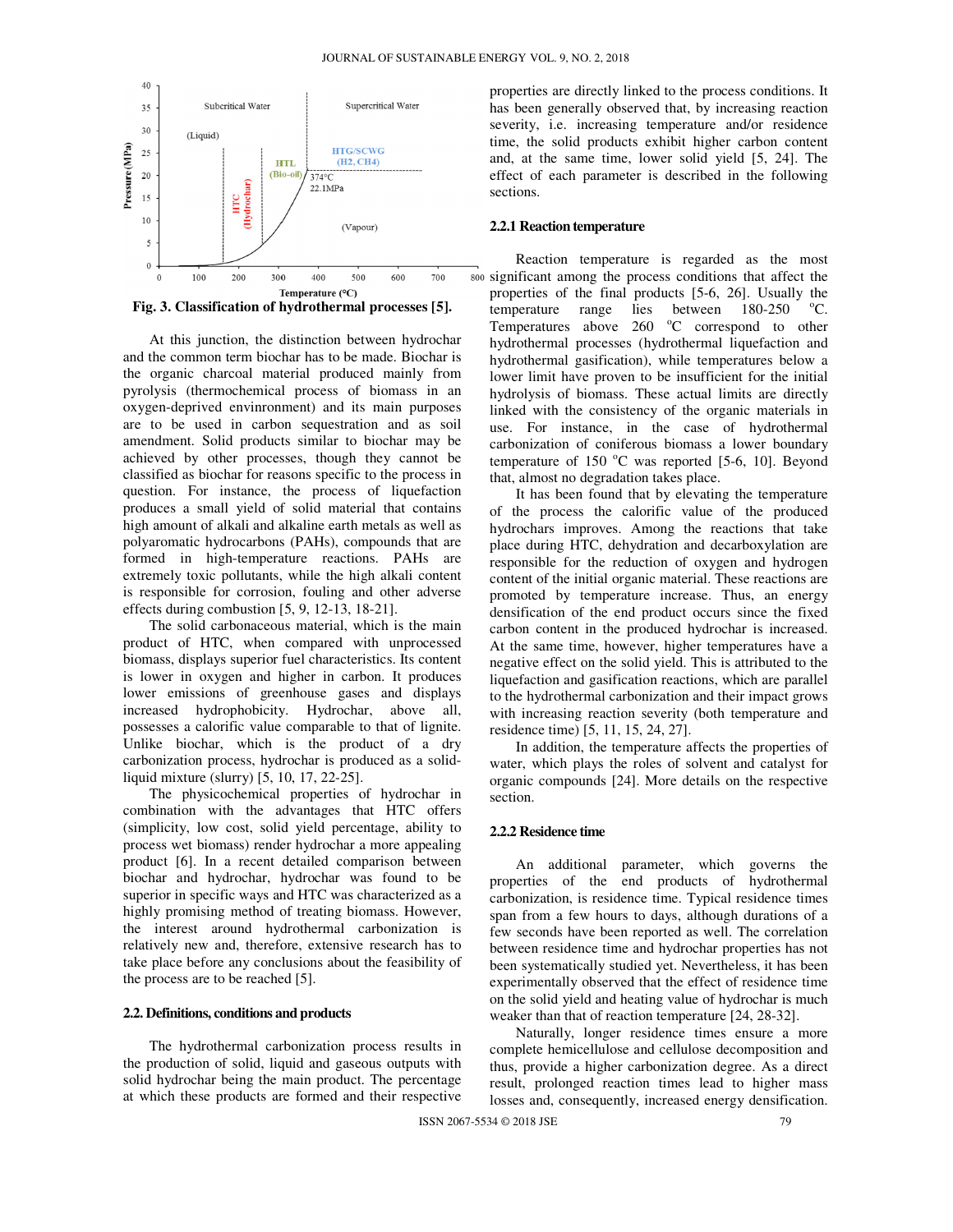However, several studies have shown that for constant reaction temperatures, the effect of residence time in the solid yield is significant at the lower regions of the HTC temperatures and diminishes at higher temperatures. In other words, as the reaction temperature increases, the actual attainable solid yield can be achieved in shorter retention times after which the temporal effect becomes marginal. Lastly, the impact of residence time on the resulting hydrochar HHV (higher heating value) was also found to be less significant than that of carbonization temperature [6, 10-11, 29-32].

The combined effect of reaction temperature and residence time on the solid yield and energy densification can be exploited towards to a more energy efficient process.

### **2.2.3 Water-to-biomass ratio**

An additional process parameter that affects the final products of HTC is the water-to-biomass ratio, although it has not been examined consistently [24, 33]. Whether it is more or less influential than residence time is currently debatable [33-35].

The mass of the process water is typically 3-10 times greater than that of the dry feedstock [5]. It has been reported that with increasing the water-to-biomass ratio the acceleration of the carbonization process is achieved. At the same time the produced solid yield decreases. This is attributed to the greater impact of hydrolysis reactions caused by the increase in water quantity [10, 30, 34]. On the other hand, the carbon content and HHV of the final product was found to be affected by water-to-biomass ratio at a negligible degree [34].

### **2.2.4 Hydrous conditions**

In hydrothermal carbonization, biomass submerged in water is heated in a closed environment. It has been observed that, biomass above the water surface does not undergo carbonization [24, 35].

Under subcritical conditions (below  $374^{\circ}$ C and  $22.1$ ) MPa), the physicochemical properties of water (density, dielectric constant, ion products) are affected in ways that are beneficial to the decomposition of organic compounds [36-38]. Subcritical water acts as solvent, reactant and catalyst that enhances several of the involved carbonization reactions, with hydrolysis being the most intensified [17, 24, 28-29, 36, 39]. In more detail, the hydrolysis of cellulose and hemicellulose at the presence of subcritical water initiates at the range 160-180  $^{\circ}$ C. Lignin, being a thermo-chemically stable polymer, remains unaffected. Thus, HTC results in a product rich in lignin, which displays the highest HHV among biomass polymers. At the same time, elevated temperatures promote the solvent character of water. Moreover, water being an adequate heat transfer medium with relatively high heat capacity ensures a degree of thermal homogeneity [5-6, 10, 24].

In conclusion, the fact that water is an integral part of the hydrothermal processes renders the preliminary drying of wet feedstock redundant. Hydrothermal processes in general and hydrothermal carbonization specifically, are suitable for the conversion of biomass with high moisture content [5-6, 10-11, 16, 25-26, 28-29, 31, 36, 39-42].

### **2.3. Chemical mechanism**

During hydrothermal carbonization several chemical reactions take place. These reactions are not consecutive but instead, have been aptly characterized as a parallel network of reactions [24, 29]. Detailed information about the exact reactions is currently available only for specific types of biomass, i.e. cellulose [16, 23]. The main reaction pathways in HTC process consist of hydrolysis, dehydration, decarboxylation, condensation polymerization and aromatization [10, 16-17, 24, 29, 35, 37].

Hydrolysis involves the cleavage of chemical bonds (predominantly ester and ether bonds) by the addition of water. In the case of HTC, it is the first step towards biomass degradation during which, cellulose and hemicellulose are converted into water-soluble monomers and oligomers. Lignin, being a more complex component, remains relatively unaltered under the standard HTC conditions [5, 26, 36, 41-42]. It has been found that, because the main organic compounds are more unstable under HTC conditions, hydrolysis requires less activation energy compared to other decomposition reactions. This allows hydrothermal carbonization to be performed under lower reaction temperatures while achieving similar conversion efficiencies [55-56]. In addition, below a certain temperature threshold  $(175 \text{ °C})$ , apart from a partial decomposition of hemicellulose, hydrothermal carbonization is not possible since the ionization constant of water is unsuitable for the hydrolysis of organic compounds [6]. Generally, elevated temperatures and increased water-to-biomass ratios work in favor of HTC by promoting the effect of hydrolysis and accelerating the carbonization rate. Lastly, hydrolysis has been defined as a decisive step for the properties of hydrochar. It provides the components that will be used later for the formation of the solid products [44].

Decarboxylation involves the removal of a carboxyl group and the consequent release of  $CO<sub>2</sub>$ . Dehydration is a condensation reaction in which two functional groups combine to form a larger molecule. This reaction is accompanied by the removal of a water molecule. The dehydration and decarboxylation reactions are responsible for the energy densification of the initial feedstock by reducing the hydrogen and oxygen content. Thus, a portion of biomass with no calorific value is removed and the production of a carbon-rich product is promoted. It has also been established that both of these reactions are favored by an increase in temperature [11, 16, 22, 36, 43-46].

The products of decarboxylation and dehydration are unsaturated water-soluble compounds that can readily be polymerized due to the anterior removal of hydroxyl and carboxyl groups. Polymerization is a process where reacting monomers join to form polymer chains. It has been speculated that, condensation polymerization,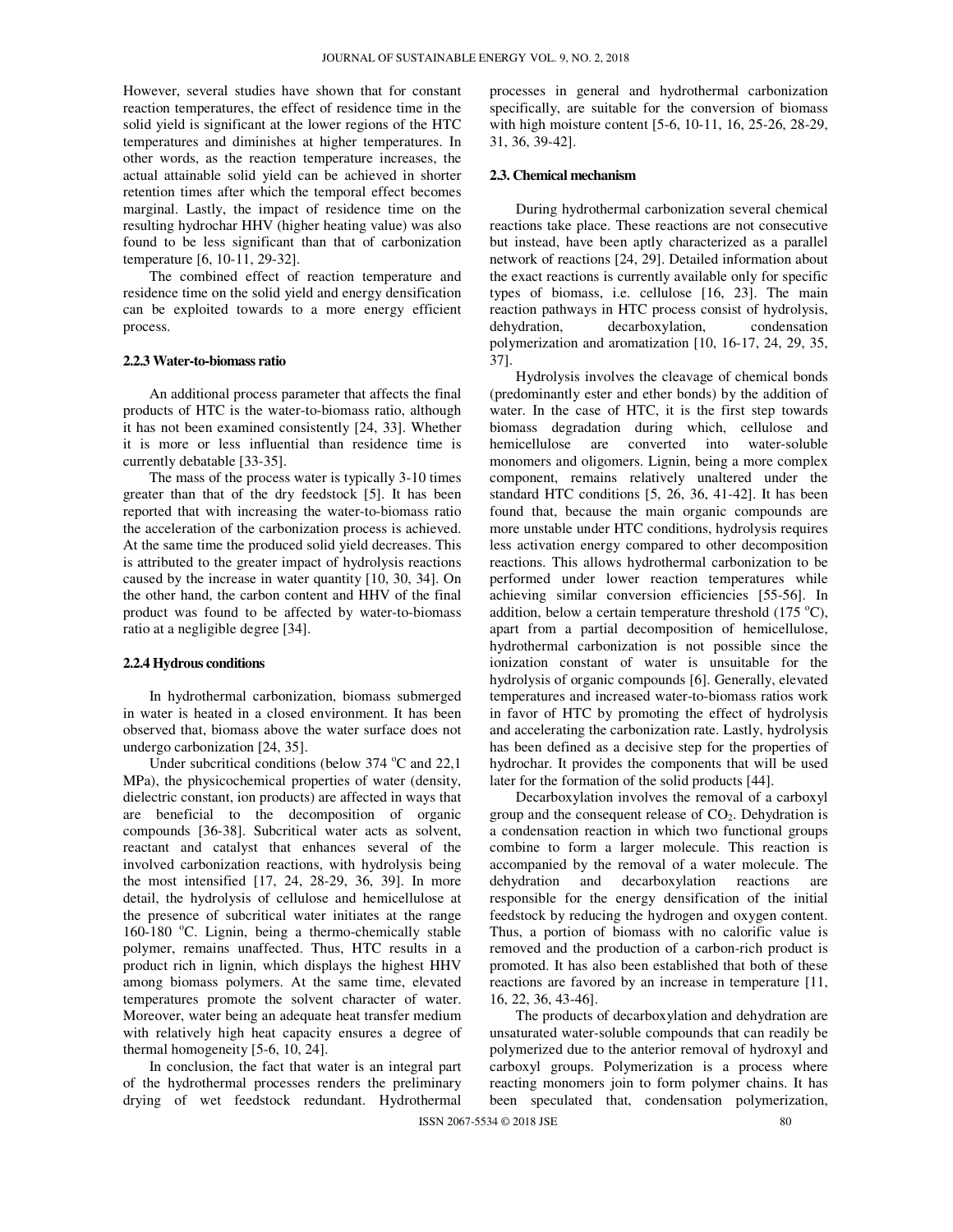specifically aldol condensation, may be critical in the formation of aromatic compounds and the hydrochar itself. Condensation polymerization is a form of stepgrowth polymerization. Two smaller molecules form a larger one releasing condensates. In organic reactions, condensates are usually water molecules [36, 47-49]. Aromatization is the conversion of aliphatic components into aromatic compounds. The most common aromatic compounds are derivatives of benzene. Aromatic structures are cyclic, planar organic compounds that display high stability (low reactivity). The increased stability of these compounds has led to their consideration as the main constituent for the development of the solid product. The formation of carbonaceous spherical particles through a burst nucleation process and the consequent growth of the nuclei ensue when the concentration of aromatic compounds reaches a critical point. Both polymerization and aromatization are favored by elevated reaction temperatures [24, 27, 32, 42, 50-51].

# **3. MATHEMATICAL MODELING**

The modeling of the process of HTC employs the field of chemical kinetics, which deals with the rate of chemical reactions. The development of a mathematical model for the rates of chemical reactions, one of the basic aims of applied reaction kinetics, provides elucidating information about the reaction mechanisms and the factors that influence these rates. This fundamental understanding of chemical reactions enables their manipulation in order to achieve products with desirable properties [52-60].

Due to the complex nature of the process and the varying composition of biomass, detailed information are available only for the hydrothermal carbonization of specific types of biomass [17, 24]. In some cases, a detailed kinetics modeling was proposed while in others, a more simplified approach was adopted. In the present paper two distinct research efforts to model and predict the process of hydrothermal carbonization will be presented.

### **3.1. Hydrothermal carbonization of grape marc**

In [61], D. Basso et al. proceeded with the modeling of the hydrothermal carbonization of grape marc, a waste product of the wine-making industry. Experimental data were acquired by repeating the process nine times, for three distinct temperatures (180, 220 and 250  $^{\circ}$ C) and for three different residence times (1, 3 and 8 h). The waterto-biomass ratio was kept at 10:3 (6.1 g of biomass, 20.4 g of deionized water). The initial heating and final cooling times where not considered to be a part of the residence time.

The reaction model that was used is based on the scheme for the thermal degradation of xylan proposed by C. Di Blasi and M. Lanzetta [62]. According to the adopted two-step reaction mechanism, the initial feedstock A forms an intermediate compound B which, in turn, forms the final product C. At each step the formation of the volatiles  $V_1$  and  $V_2$  takes place in parallel to the A-B-C transformation.



**hydrothermal carbonization of grape marc [61].** 

Rate laws of the first order were assumed to describe the involved reactions, while the temperature dependence of the rate constant was described by the original form of the Arrhenius equation:

$$
k = k_0 e^{\frac{E_a}{RT}}
$$
 (1)

where:

 $k_0$ , the pre-exponential or frequency factor [appropriate units]

Ea , the activation energy [J/mol or cal/mol]

R, the universal gas constant [8.314 J/mol⋅K or 1987 cal/mol⋅K]

T, the absolute temperature [K]

The equations that describe the model are thus:

$$
\frac{\partial m_A}{\partial t} = -k_{\mu} m_A - k_{V_1} m_A \tag{2}
$$

$$
\frac{\partial m_B}{\partial t} = k_{\mu} m_A - k_{V_2} m_B - k_2 n \tag{3}
$$

$$
\frac{\partial m_C}{\partial t} = k_2 m_B \tag{4}
$$

$$
\frac{\partial m_{V_1}}{\partial t} = k_{V_1} m_A \tag{5}
$$

$$
\frac{\partial m_{V_2}}{\partial t} = k_{V_2} m_B \tag{6}
$$

where:

ϑ

 $m_A$ ,  $m_B$ ,  $m_C$ , are the masses of the initial feedstock, the intermediate product and the final hydrochar respectively  $[g]$ 

 $m_{V1}$ ,  $m_{V2}$ , are the masses of the volatile products of the first and second reaction respectively [g]

 $k_1$ ,  $k_2$ , are the kinetic constants of the A→B and B→C transformations respectively  $[s^{-1}]$ 

 $k_{V1}$ ,  $k_{V2}$ , are the kinetic constants of the A $\rightarrow$ V<sub>1</sub> and  $B \rightarrow V_2$  transformations respectively [s<sup>-1</sup>]

Apparently, at the beginning of the process  $m_A = m_0$ with  $m_0$  being the mass of the initial sample. All other masses are equal to zero  $m_B=m_C=m_{V1}=m_{V2}=0$ .

Fitting the model parameters to the experimental data using least square optimization gave the following table of pre-exponential factor and activation energy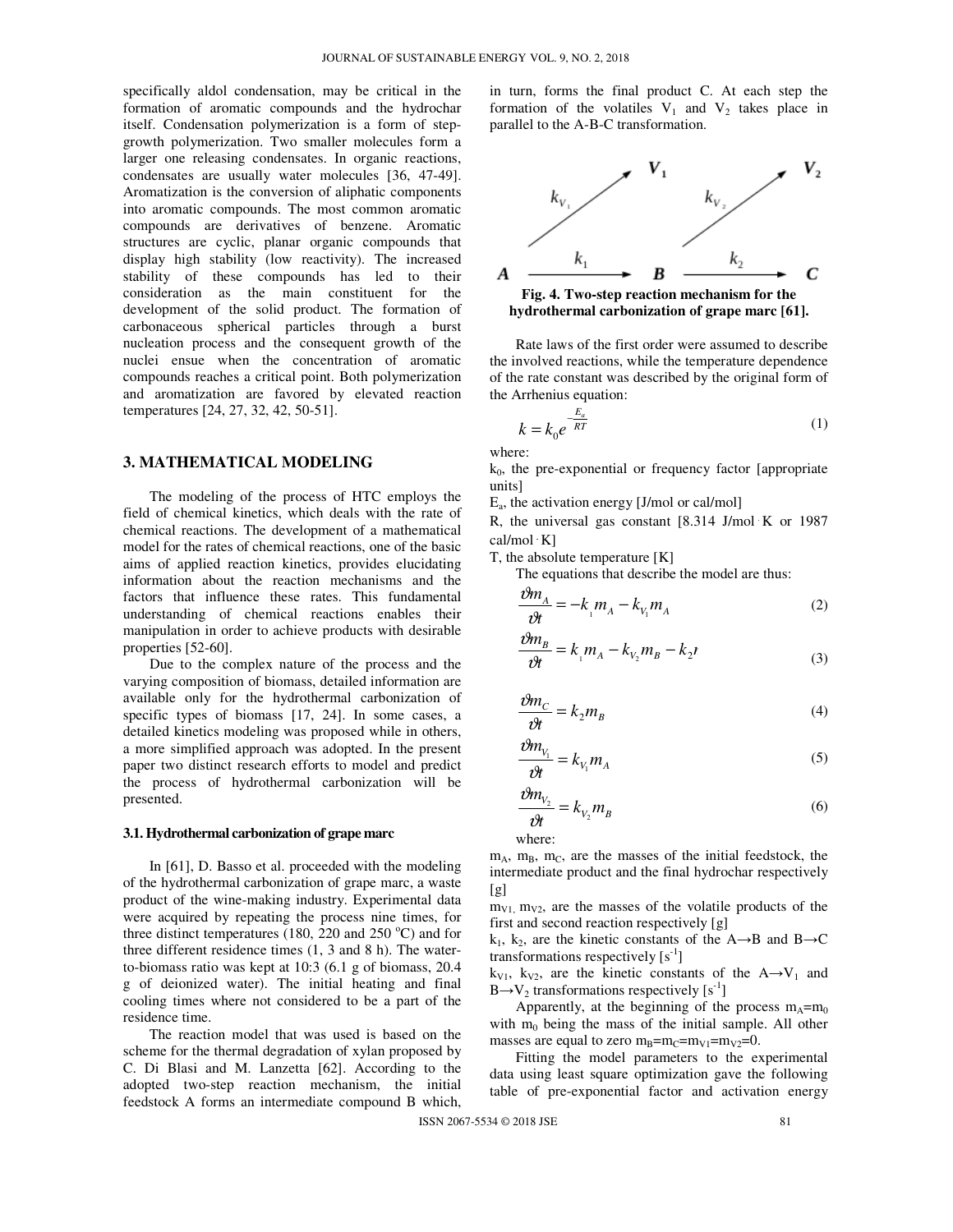values.

Table 1. Values of the Arrhenius parameters  $(k_0, E_a)$ **for the hydrothermal carbonization of grape marc according to D. Basso et al. [61].** 

| $k_{0,1}$ [s <sup>-1</sup> ] | $k_{0.2}$ [s <sup>-1</sup> ] | $k_{0.}1$ [s <sup>-1</sup> ] | $k_{0.}$ [s <sup>-1</sup> ] |
|------------------------------|------------------------------|------------------------------|-----------------------------|
| $3.34 \cdot 10^{7}$          | $1.10 \cdot 10^{10}$         | $9.15 \cdot 10^{6}$          | $1.55 \cdot 10^{10}$        |
| $E_{a,1}$ [kJ/mol]           | $E_{a,2}$ [kJ/mol]           | $E_{a,V1}$ [kJ/mol]          | $E_{a,V2}$ [kJ/mol]         |
| 94.5                         | 139.7                        | 93.7                         | 146.2                       |

With the Arrhenius parameters and the initial masses known, the system of differential equations (2)-(6) was solved using a fourth-order Runge-Kutta method (Gill's method).

### **3.2. Hydrothermal carbonization of coniferous wood**

Another noteworthy research was conducted by E. Sermyagina et al. [10]. The effect of the process conditions on the hydrochars produced by coniferous wood chips was investigated. The tested water-tobiomass mass ratios were 6:1 and 8:1 while the tested residence times were 3 and 6 hours. The process temperature was within  $180-250$  °C. The anticipated mass and energy yield of the final products were expressed as functions of reaction temperature, residence time and water-to-biomass ratio. The mass yield was defined as:

$$
MY = \frac{m_{\text{hydrochar}}}{m_{\text{biomass}}}
$$
 (7)

where:

MY, the mass yield [-]

mhydrochar, the dry mass of hydrochar [kg]

mbiomass, the dry mass of biomass hydrochar [kg]

The energy yield was defined by the following equation:

$$
EY = MY \frac{HHV_{out}}{HHV_{in}} \tag{8}
$$

where:

EY, the energy yield [-]

HHVout, the higher heating value of dry hydrochar [MJ/kg]

 $HHV<sub>in</sub>$ , the higher heating value of dry biomass [MJ/kg]

The following correlations for mass and energy yield were developed:

$$
MY = 1 - 0.04079(T - 150)^{0.0337} t^{0.2142} w^{0.3055}
$$
 (9)

$$
EY = 1 - 0.05632(T - 150)^{0.062} t^{0.2846} w^{0.4405}
$$
 (10)  
where:

T, the reaction temperature  $[°C]$ 

t, the residence time [h]

w, the water-to-biomass ratio [-]

The form of equations (9) and (10) was found to describe the experimental data with acceptable accuracy while the constants were determined by minimizing the residual sums of squares (RSS). Such mathematical postulations, that reveal the dependence of the process on the operating conditions, can be beneficial in terms of modeling and optimization of the HTC process.

# **4. RESULTS**

### **4.1. Hydrothermal carbonization of grape marc**

Another noteworthy research was conducted by E. Sermyagina et al. [10]. The effect of the process conditions on the hydrochars produced by coniferous wood chips was investigated. The solution of the system of equations (2)-(6) leads to distribution of mass yield versus time for the three experimental temperatures (180, 220 and  $250^{\circ}$ C) and for residence times up to 8 hours.

The examination of Fig. 5, 6 and 7 leads to several observations:

- The reactions of the first step  $(A \rightarrow B$  and  $A \rightarrow V_1$ ) progress much more rapidly. This general behavior was anticipated since the activation energies are significantly lesser that those of the second step.
- The effect of residence time diminishes over time. As reaction temperature increases, the carbonization of the feedstock into hydrochar occurs faster and, therefore, residence time becomes less significant. At the same time, this is an affirmation of the reaction temperature as the dominant parameter.
- The relatively low temperature of 180  $^{\circ}$ C is proven to be insufficient to facilitate the second reaction step  $(B\rightarrow C$  and  $B\rightarrow V_2$ ). As a direct result, insignificant quantities of hydrochar are produced at the lowest experimental temperature.



**Fig. 5. Mass yield versus time of the hydrothermal carbonization of grape marc according to D. Basso et al. for temperature 180 <sup>o</sup>C and residence times up to 8 hours.**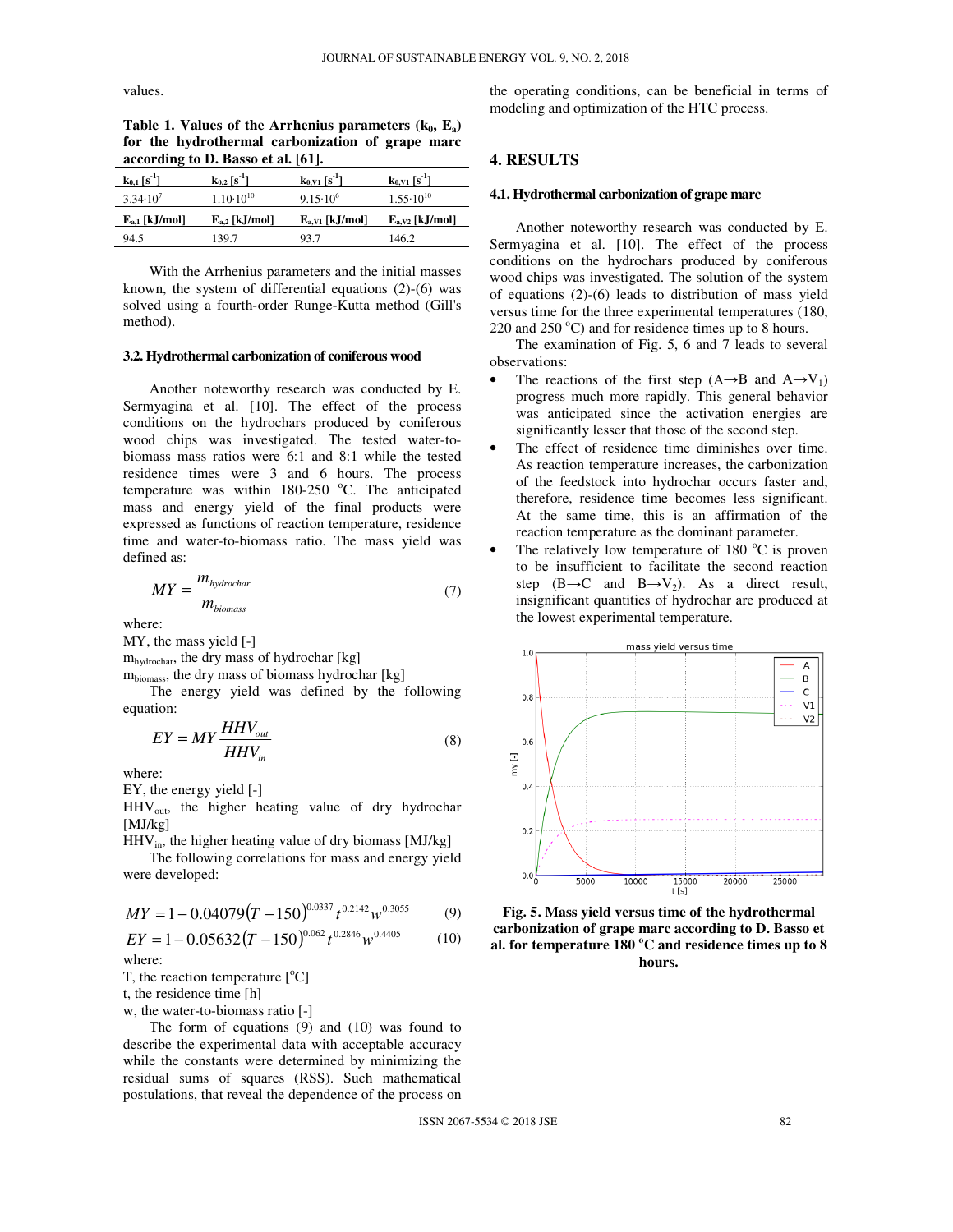

**Fig. 6. Mass yield versus time of the hydrothermal carbonization of grape marc according to D. Basso et al. for temperature 220 <sup>o</sup>C and residence times up to 8 hours.** 



**Fig. 7. Mass yield versus time of the hydrothermal carbonization of grape marc according to D. Basso et al. for temperature 250 <sup>o</sup>C and residence times up to 8 hours.** 

### **4.2. Hydrothermal carbonization of coniferous wood**

In Fig. 8 and 9 the distribution of mass and energy yield versus temperature are depicted. The water-tobiomass ratio and the residence time were treated as parameters. Generally, an increase in temperature, residence time or water-to-biomass ratio leads to increased mass losses and higher energy yields. However, the effect of temperature as the dominant process parameter was verified. Comparing hydrochars produced at 180 and 250  $^{\circ}$ C, the hydrochar produced at the latter displayed on average 20 % lower mass yield and 40 % increased energy yield. The use of greater quantities of water caused higher carbonization rates due to the enhancement of hydrolysis. Also, prolonged HTC process revealed that the effect of residence time on the properties of hydrochar was minor.



**Fig. 8. Correlation curves for the hydrochar mass yield of coniferous wood chips according to E. Sermyagina et al.** 



**Fig. 9. Correlation curves for the hydrochar energy yield of coniferous wood chips according to E. Sermyagina et al.** 

# **5. CONCLUSION**

Hydrothermal carbonization stands out among other thermochemical processes. It is based on a simple principal, which is the immersion of organic feedstock in water within a sealed vessel and heating under relatively mild conditions. The capacity to handle feedstock with high moisture content makes it even more appealing. However, in terms of commercial application HTC faces a series of challenges.

The reaction mechanism is highly complex and partially understood. A detailed reaction model that is capable of accurately describing the process, the effect of its parameters and the properties of the products is currently unavailable. Simplified reaction kinetics models have been developed experimentally to predict the solid and energy yield of the produced hydrochar but the actual mechanism is still under investigation [10, 24, 38, 41, 44, 61-62]. Gases and an aqueous solution are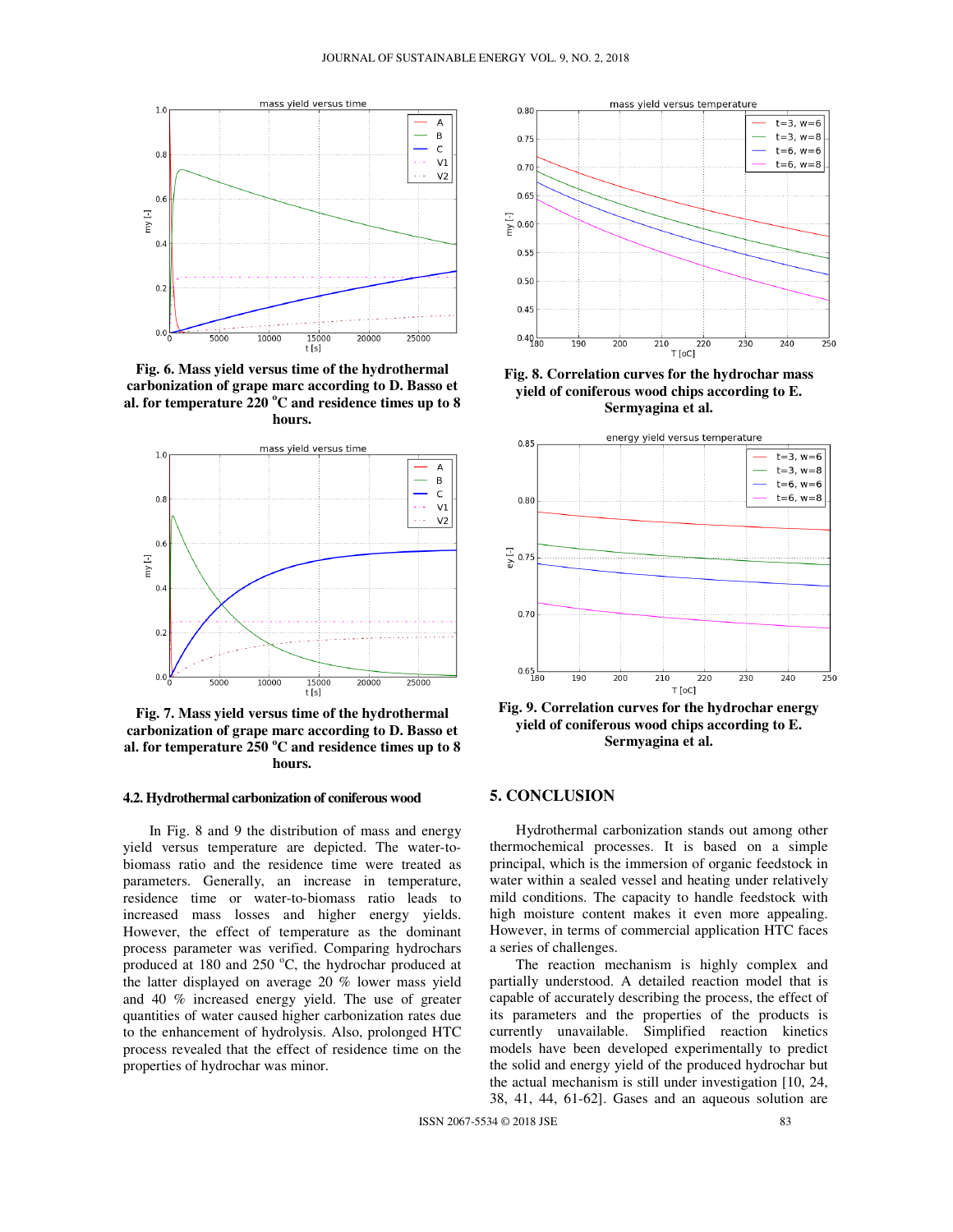produced alongside the hydrochar. The distribution of products depends highly on the process parameters and the composition of the feedstock. The gaseous products are a mixture of gases consisting mainly from  $CO<sub>2</sub>$  and traces of CO,  $H_2$  and CH<sub>4</sub>. It has been found that the amount of gaseous products is favored by elevated temperatures. The liquid products are rich in organic and inorganic compounds and, therefore, constitute a potential source of useful chemicals. The separation and handling of these byproducts is an additional design difficulty [6, 24, 27, 46, 61]. Even though the initial energy-intensive removal of moisture from the organic feedstock is redundant, the need for drying steps is not entirely bypassed. The product leaves the reactor in a state of slurry and, thus, a drying process still needs to take place before it can be utilized properly. Nevertheless, compared to the initial biomass, hydrochar displays much less moisture content [5, 10]. Another cause for concern is the reaction pressure. At high temperatures, the pressure inside the reactor is also very high. Therefore, in a commercial application of HTC, the high pressure requirement would increase the complexity of the process [26]. The required water-to-biomass ratios are typically high in a HTC process. That would mean that an industrial application should be capable of handling large quantities of water, a fact that further increases the cost and complexity of a hypothetical HTC installation [24, 36].

Several concepts that would improve the conversion method have been proposed. An important degree of heat recovery can be achieved by recirculating process water and using it to preheat the submerged feedstock. It has also been speculated that the organic substances contained in the process water may be able to participate in the process, thus increasing the energy yield of the products [24, 40, 63]. The use of additives that facilitate the conversion (lower required reaction temperature and pressure) is also being explored, though a relative verification is still pending [16, 24]. The development of a highly accurate reaction kinetics model would allow to optimize the reaction conditions towards a more energyefficient process [66].

In some cases, HTC has been scrutinized as a possible preliminary step for other conversion methods with promising results [63, 65-66]. Its process water, rich in specific nutrients, is being investigated as a possible soil amendment [67]. Other researchers regard HTC as an effective method for urban waste management [22, 68-69]. Its main product, hydrochar, can be used as fuel, soil amendment, sorbent and in carbon dioxide sequestration [24, 29]. Combining HTC with other renewable technologies, interesting sustainable applications may arise [70]

In conclusion, despite its drawbacks, hydrothermal carbonization is an auspicious conversion method especially for decentralized applications [24, 72-74].

## **NOMENCLATURE**

| $E_{a}$    | [J/mol]              | Activation energy            |  |
|------------|----------------------|------------------------------|--|
| EY         | $\lbrack - \rbrack$  | Energy yield                 |  |
| <b>HHV</b> | [J/kg]               | Higher<br>heating<br>value   |  |
| k          | $[s^{-1}]$           | Reaction<br>rate<br>constant |  |
|            | $[s^{-1}]$           | Pre-exponential              |  |
| $k_0$      |                      | factor                       |  |
| M          | $[g \text{ or } kg]$ | Mass                         |  |
| MY         | $\lbrack - \rbrack$  | Mass yield                   |  |
| R          | [8.314 J/mol·K]      | Universal<br>gas<br>constant |  |
| t          | [s or min or hour]   | Time                         |  |
| T          | [K or $^{\circ}$ C]  | Reaction                     |  |
|            |                      | temperature                  |  |
|            |                      | Water-to-biomass             |  |
| W          | $[\cdot]$            | ratio                        |  |

### **REFERENCES**

- [1]. K. Mertens. Photovoltaics. Fundamentals, Technology and Practice. New Jersey: Wiley & Sons. 1st edition.
- [2]. N. L. Panwar et al. Role of renewable energy source in environmental protection: A review. Renewable and Sustainable Energy Reviews 15 (2011) 1513-1524.
- [3]. International Energy Agency. Key world energy statistics. 2016 Link: https://www.iea.org/publications/freepublications/publicati on/KeyWorld2016.pdf
- [4]. International Energy Agency. Definition of Biomass and Bioenergy. Link: https://www.iea.org/topics/renewables/subtopics/bioenerg y/
- [5]. H. S. Kambo, A. Dutta. A comparative review of biochar and hydrochar in terms of production, physico-chemical properties and applications. Renewable and Sustainable Energy Reviews 45 (2015) 359-378.
- [6]. A. Alvarez-Murillo et al. Generation of biofuel from hydrothermal carbonization of cellulose. Kinetics modelling. Energy 94 (2016) 600-608.
- [7]. P. McKendry. Energy production from biomass (part 1): overview of biomass. Bioresource Technology 83 (2002) 37-46.
- [8]. P. McKendry. Energy production from biomass (part 2): conversion technologies. Bioresource Technology 83 (2002) 47-54.
- [9]. A. Dufour. Thermochemical Conversion of Biomass for the Production of Energy and Chemicals. New Jersey: Wiley & Sons. 2016. 1st edition.
- [10]. Sermyagina et al. Hydrothermal carbonization of coniferous biomass: Effects of process parameters on mass and energy yields. Journal of Analytical and Applied Pyrolysis 113 (2015) 551-556.
- [11]. S. E. Elaigwu, G. M. Greenway. Microwave-assisted hydrothermal carbonization of rapeseed husk: A strategy for improving its solid fuel properties. Fuel Processing Technology 149 (2016) 305-312.
- [12]. R. Wei et al. Current status and potential of biomass utilization in ferrous metallurgical industry. Renewable and Sustainable Energy Reviews 68 (2017) 511-524.

ISSN 2067-5534 © 2018 JSE 84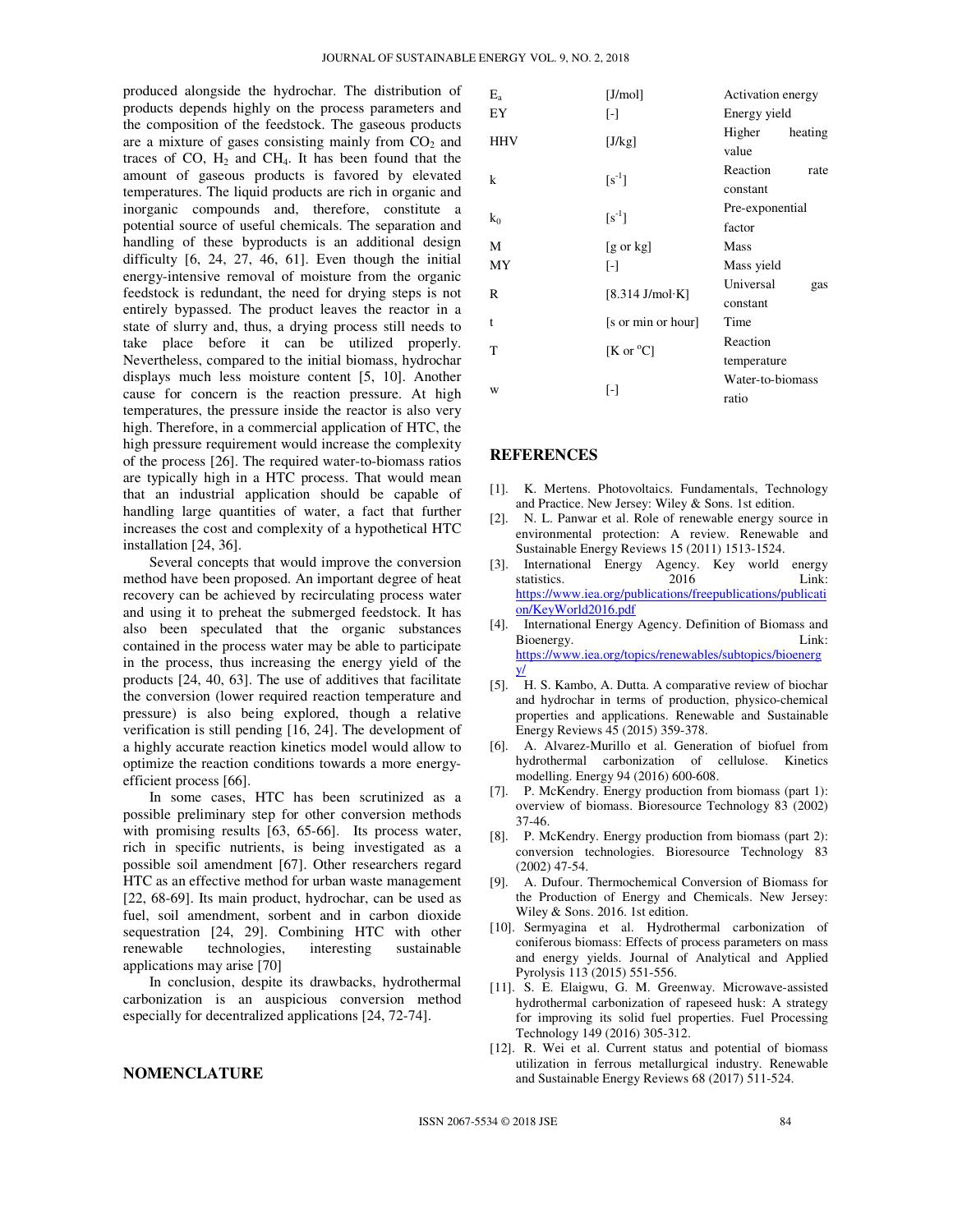- [13]. A. Kumar et al. Thermochemical Biomass Gasification: A review of the current status of technology. Energies 2009, 2, 556-581; doi:10.3390/en20300556.
- [14]. R. Singh et al. Strategies for the selection of thermochemical processes for the valorisation of biomass. Renewable Energy 98 (2016) 226-237.
- [15]. R. Mehrabian et al. Application of numerical modelling to biomass grate furnaces. Journal of Thermal Engineering. Yildiz Technical University Press, Istanbul, Turkey, Vol. 1, Special Issue 3, No. 6, pp. 550-556, May, 2015.
- [16]. M. A. Rather et al. Hydrothermal carbonization of macrophyte Potamogeton lucens for solid biofuel production. Eng. Sci. Tech., Int. J. (2016), http://dx.doi.org/10.1016/j.jestch.2016.08.01;
- [17]. D. Schneider et al. Characterization of biochar from hydrothermal carbonization of bamboo. International Journal of Energy and Environment, Volume 2, Issue 4, 2011 pp.647-652.
- [18]. A. Demirbas. Combustion of biomass, Energy Sources, Part A: Recovery, Utilization and Environmental Effects, 29:6, 549-561, DOI: 10.1080/009083190957694.
- [19]. T. Nussbaumer. Combustion and Co-combustion of Biomass: Fundamentals, Technologies, and Primary Measures for Emission Reduction. Energy & Fuels 2003, 17, 1510-1521.
- [20]. P. McKendry. Energy production from biomass (part 3): gasification technologies. Bioresource Technology 83 (2002) 55-63.
- [21]. C. Quan et al. Pyrolysis of biomass components in a TGA and a fixed-bed reactor: Thermochemical behaviors, kinetics, and product characterization. Journal of Analytical and Applied Pyrolysis 121 (2016) 84-92.
- [22]. D. Kim et al. Upgrading the characteristics of biochar from cellulose, lignin and xylan for solid biofuel production from biomass by hydrothermal carbonization. Journal of Industrial and Engineering Chemistry 42 (2016) 95-100.
- [23]. W. Yang et al. Fuel properties and combustion kinetics of hydrochar prepared by hydrothermal carbonization of bamboo. Bioresource Technology 205 (2016) 199-204.
- [24]. A. Funke, F. Ziegler. Hydrothermal carbonization of biomass: A summary and discussion of chemical mechanisms for process engineering. Biofuels, Bioprod. Bioref. 4:160-177 (2010), DOI: 10.1002/bbb.198;
- [25]. J. Cai et al. Hydrothermal carbonization of tobacco stalk for fuel application. Bioresource Technology 220 (2016) 305-311.
- [26]. H. S. Kambo. Strength, storage, and combustion characteristics of densified lignocellulosic biomass produced via torrefaction and hydrothermal carbonization. Applied Energy 135 (2014) 182-192.
- [27]. C. Falco et al. Morphological and structural differences between glucose, cellulose and lignocellulosic biomass derived hydrothermal carbons. Green Chem., 2011, 13, 3273.
- [28]. M. Makela et al. Hydrothermal carbonization of lignocellulosic biomass: Effect of process conditions on hydrochar properties. Applied Energy 155 (2015) 576-584.
- [29]. P. Gao et al. Preparation and characterization of hydrochar from waste eucalyptus bark by hydrothermal carbonization. Energy 97 (2016) 238-245.
- [30]. S. Roman et al. Hydrothermal carbonization as an effective way of densifying the energy content of biomass. Fuel Processing Technology 103 (2012) 78-83.
- [31]. Y. Gao et al. Effect of residence time on chemical and structural properties of hydrochar obtained by

hydrothermal carbonization of water hyacinth. Energy 58 (2013) 376-383.

- [32]. X. Lu et al. Influence of reaction time and temperature on product formation and characteristics associated with the hydrothermal carbonization of cellulose. Bioresource Technology 138 (2013) 180-190.
- [33]. L. Li et al. Investigating the role of feedstock properties and process conditions on products formed during the hydrothermal carbonization of organics using regression techniques. Bioresource Technology 187 (2015) 263-274.
- [34]. S. Guo et al. Influence of reaction conditions and feedstock on hydrochar properties. Energy Conversion and Management 123 (2016) 95-103.
- [35]. S. Guo et al. Characteristic evolution of hydrochar from hydrothermal carbonization of corn stalk. Journal of Analytical and Applied Pyrolysis 116 (2015) 1-9.
- [36]. K. Tekin et al. A review of hydrothermal biomass processing. Renewable and Sustainable Energy Reviews 40 (2014) 673-687.
- [37]. B. Weiner et al. Potential of the hydrothermal carbonization process for the degradation of organic pollutants. Chemosphere 92 (2013) 674-680.
- [38]. A. Kruse et al. Hydrothermal conversion of biomass to fuels and energetic materials. Current Opinion in Chemical Biology 2013, 17:515-521. http://dx.doi.org/10.1016/j.cbpa.2013.05.004
- [39]. Q Bach et al. Hydrothermal pretreatment of fresh forest residues: Effects of feedstock pre-drying. Biomass and Bioenergy 85 (2016) 76-83.
- [40]. S. S. Toor. Hydrothermal liquefaction of biomass: A review of subcritical water technologies. Energy 36 (2011) 2328-2342.
- [41]. M. K. Hrncic et al. Hydrothermal treatment of biomass for energy and chemicals. Energy 116 (2016) 1312-1322.
- [42]. K. Nakason et al. Characteristics of hydrochar and liquid fraction from hydrothermal carbonization of cassava rhizome. Journal of the Energy Institute xxx (2017) 1-10, http://dx.doi.org/10.1016/j.joei.2017.01.002
- [43]. N. D. Berge et al. Hydrothermal carbonization of municipal waste streams. Environ. Sci. Technol. 2011, 45, 5696-5703, http://dx.doi.org/10.1021/es2004528
- [44]. J. A. Libra et al. Hydrothermal carbonization of biomass residuals: A comparative review of the chemistry, processes and applications of wet and dry pyrolysis. Biofuels (2011) 2(1), 89-124.
- [45]. G. K. Parshetti et al. Chemical, structural and combustion characteristics of carbonaceous products obtained by hydrothermal carbonization of palm empty fruit bunches. Bioresource Technology 135 (2013) 683- 689.
- [46]. D. Basso et al. Agro-industrial waste to solid biofuel through hydrothermal carbonization. Waste Management 47 (2016) 114-121.
- [47]. A. M. Smith, A. B. Ross. Production of bio-oil, biomethane and fertilizer from seaweed via hydrothermal carbonization. Algal Research 16 (2016) 1-11.
- [48]. G. Ying et al. Characterization of products from hydrothermal liquefaction and carbonation of biomass model compounds and real biomass. J Fuel Technol, 2011, 39(12), 893-900.
- [49]. X. Cao et al. Chemical structures of swine-manure chars produced under different carbonization conditions investigated by advanced solid-state 13C nuclear magnetic resonance (NMR) spectroscopy. Energy Fuels 2011, 25, 388-397, http://dx.doi.org/10.1021/ef101342v
- [50]. M. Sevilla, A. B. Fuertes. Chemical and structural properties of carbonaceous products obtained by hydrothermal carbonization of saccharides. Chem. Eur. J.

ISSN 2067-5534 © 2018 JSE 85